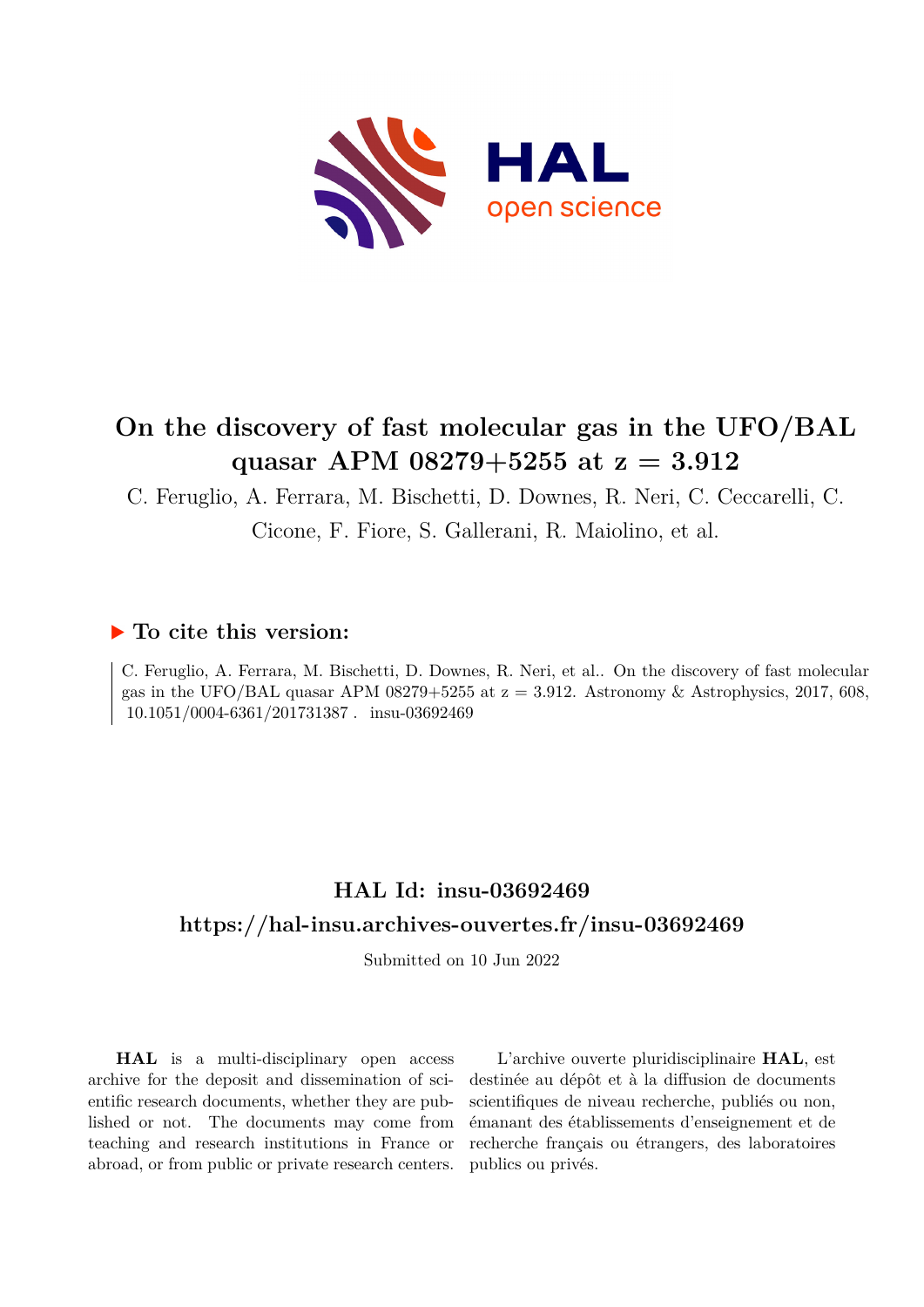# **On the discovery of fast molecular gas in the UFO/BAL quasar APM 08279+5255 at**  $z = 3.912$ **<sup>\*,\*\*</sup>**

C. Feruglio<sup>1,2</sup>, A. Ferrara<sup>2</sup>, M. Bischetti<sup>3,4,5</sup>, D. Downes<sup>6</sup>, R. Neri<sup>6</sup>, C. Ceccarelli<sup>7</sup>, C. Cicone<sup>8</sup>, F. Fiore<sup>3</sup>, S. Gallerani<sup>2</sup>, R. Maiolino<sup>9</sup>, N. Menci<sup>3</sup>, E. Piconcelli<sup>3</sup>, G. Vietri<sup>3</sup>, C. Vignali<sup>10</sup>, and L. Zappacosta<sup>3</sup>

- <sup>1</sup> INAF Osservatorio Astronomico di Trieste, via G.B. Tiepolo 11, 34143 Trieste, Italy e-mail: feruglio@oats.inaf.it
- <sup>2</sup> Scuola Normale Superiore, Piazza dei Cavalieri 7, 56126 Pisa, Italy
- <sup>3</sup> INAF Osservatorio Astronomico di Roma, via Frascati 33, 00078 Monteporzio Catone, Italy
- <sup>4</sup> Universitá degli Studi di Roma "Tor Vergata", via Orazio Raimondo 18, 00173 Roma, Italy
- <sup>5</sup> Cavendish Laboratory, University of Cambridge, 19 J.J. Thomson Ave., Cambridge CB3 0HE, UK
- 6 IRAM – Institut de RadioAstronomie Millimétrique, 300 rue de la Piscine, 38406 Saint Martin d'Hères, France
- <sup>7</sup> Université Grenoble Alpes, IPAG, 38000 Grenoble, France
- 8 INAF Osservatorio Astronomico di Brera, via Brera 28, 20121 Milan, Italy
- <sup>9</sup> Kavli Insitute for Cosmology, University of Cambridge, Madingley Road, Cambridge CB3 0HA, UK
- <sup>10</sup> Dipartimento di Fisica e Astronomia, Universitá degli Studi di Bologna, viale Berti Pichat 6/2, 40127 Bologna, Italy

Received 14 June 2017 / Accepted 20 September 2017

#### **ABSTRACT**

We have performed a high sensitivity observation of the UFO/BAL quasar APM 08279+5255 at  $z = 3.912$  with NOEMA at 3.2 mm, aimed at detecting fast moving molecular gas. We report the detection of blueshifted CO(4−3) with maximum velocity (v95%) of −1340 km s<sup>-1</sup>, with respect to the systemic peak emission, and a luminosity of *L'* = 9.9 × 10<sup>9</sup> μ<sup>-1</sup> K km s<sup>-1</sup> pc<sup>-2</sup>, where μ is the first detection of lensing magnification factor. We discuss various scenarios for the nature of this emission and conclude that this is the first detection of fast molecular gas at redshift >3. We derived a mass flow rate of molecular gas in the range  $\dot{M} = 3-7.4 \times 10^3$   $M_{\odot}/yr$  and momentum boost  $\dot{P}_{OF}/\dot{P}_{AGN} \sim 2-6$ , which is therefore consistent with a momentum conserving flow. For the largest  $\dot{P}_{OF}$  the scaling is also consistent with an energy conserving flow with an efficiency of ∼10−20%. The present data can hardly discriminate between the two expansion modes. The mass loading factor of the molecular outflow  $\eta = M_{\text{OF}}/SFR$  is  $\gg$ 1. We also detected a molecular emission line at a frequency of 94.83 GHz corresponding to a rest-frame frequency of 465.8 GHz; we tentatively identified this frequency with the cation molecule  $N_2H^+(5-4)$ , which would be the first detection of this species at high redshift. We discuss the alternative possibility that this emission is due to a CO emission line from the, so far undetected, lens galaxy. Further observations of additional transitions of the same species with NOEMA can discriminate between the two scenarios.

**Key words.** galaxies: active – quasars: emission lines – submillimeter: ISM – X-rays: individuals: APM 08279+5255 – quasars: individual: APM 08279+5255 – quasars: general

# **1. Introduction**

Molecular massive outflows driven by active galactic nuclei (AGNs) are today commonly detected in nearby galaxies, Seyferts, and (U)LIRGs hosting AGNs (Fiore et al. 2017, and references therein), but not as such in the high redshift universe. Atomic ionised gas outflows seem common at higher redshift in *z* = 2−3 quasars (e.g. Cano-Diaz et al. 2012; Carniani et al. 2015; Cresci et al. 2015; Harrison et al. 2014; Brusa et al. 2015; Bischetti et al. 2017). Only a couple of high redshift massive outflows of atomic gas are known: one seen in [CII] in the quasar J1148 at *<sup>z</sup>* <sup>=</sup> <sup>6</sup>.4 (Maiolino et al. 2012; Cicone et al. 2015) and the other possibly seen in [NII] in the bright submillimetre

galaxy HLSJ091828.6+514223 ay *<sup>z</sup>* <sup>=</sup> <sup>5</sup>.2 (Rawle et al. 2014). Recent results suggest that [CII] outflows may also be present in starburst galaxies at *<sup>z</sup>* <sup>∼</sup> <sup>5</sup>.5 (Gallerani et al. 2017). The most distant molecular outflows known to date are those found in the QSO RXJ0911.4+0551 at *<sup>z</sup>* <sup>=</sup> <sup>2</sup>.79 (Weiss et al. 2012), seen as a broad CO emission line, and in the Cosmic Eyelash at  $z = 2.3$  through detection of blueshifted OH absorption line (George et al. 2014). No observation of molecular outflows is available at earlier cosmic epochs.

Two theoretical scenarios have been proposed to explain the expansion of an AGN-driven, nuclear wind into the interstellar medium (ISM) of the host galaxy. One is the energy conserving wind scenario, whereby a nuclear semi-relativistic wind, with momentum  $\dot{P}_{\text{in}} = v_{\text{in}} \times \dot{M}_{\text{in}} \approx L_{\text{AGN}}/c$ , shocks against<br>the ISM and expands adiabatically pushing a cold wind on the ISM and expands adiabatically pushing a cold wind on large scales (∼kpc). This is the so-called energy-conserving wind (King 2010; Zubovas & King 2012; Faucher-Giguere & Quataert 2012). The conservation of energy implies a momentum boost of the cold wind with respect to the nuclear wind of about  $\dot{P}_{\text{out}}/\dot{P}_{\text{in}} \sim 10-20$ . The second is the momentum-conserving,

<sup>?</sup> This work is based on observations carried out under project numbers S15CW and E15AF with the IRAM NOEMA Interferometer. IRAM is supported by INSU/CNRS (France), MPG (Germany), and IGN (Spain).

<sup>\*\*</sup> The reduced spectrum (FITS file) is only available at the CDS via anonymous ftp to [cdsarc.u-strasbg.fr](http://cdsarc.u-strasbg.fr) (<130.79.128.5>) or via <http://cdsarc.u-strasbg.fr/viz-bin/qcat?J/A+A/608/A30>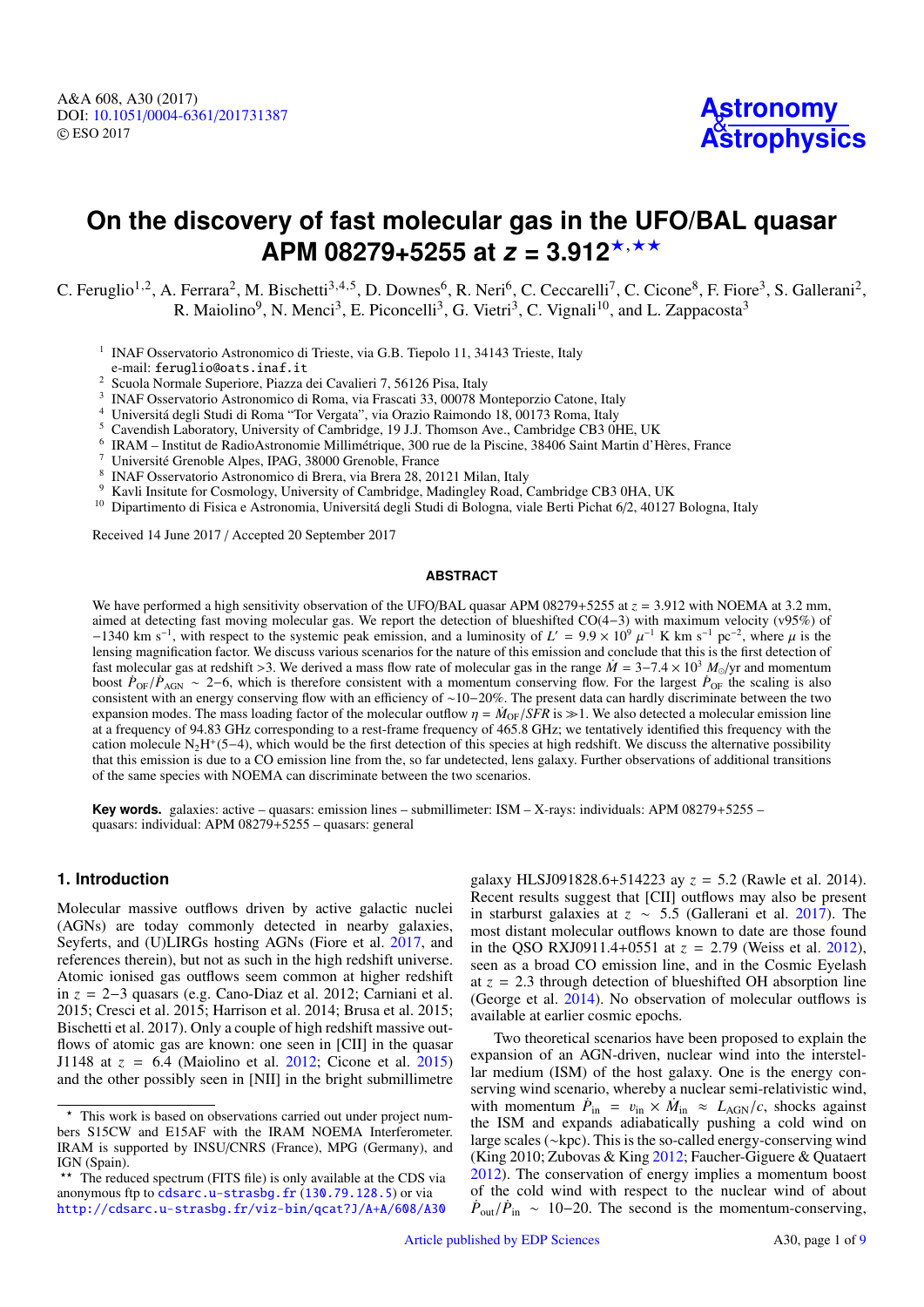or "gentle wind" scenario (Fabian et al. 1999). There, the nuclear semi-relativistic wind, pushed by the AGN radiation, cools rapidly while expanding in the ISM, and momentum and ram pressure of the nuclear wind are conserved during the expansion. This models predicts momentum boosts of a few (∼5). To date the energy conserving scenario seems favoured based on few observations of molecular outflows in AGN host galaxies. Indeed, the only two cases in which it was possible to measure both wind phases in the same galaxy, i.e. the nuclear semi-relativistic and cold extended outflow (in Mrk 231 and IRAS F11119, Feruglio et al. 2015; Tombesi et al. 2015), measure momentum boosts of about 20. In addition, most molecular outflows in AGN host galaxies, which are mainly measured in nearby galaxies, show momentum boosts (measured in these cases by assuming  $\dot{P}_{\text{in}} = L_{\text{AGN}}/c$ , exceeding 10 (Fiore et al. 2017) Conversely galaxy-wide ionised winds (traced mainly by 2017). Conversely, galaxy-wide ionised winds (traced mainly by [OIII]) are often momentum conserving (Fiore et al. 2017). More measurements are required to explore the momentum boost parameter space and assess the prevalence and relative importance of the two main wind physical models described above.

To this aim, we undertook an observational campaign to explore whether a molecular wind is present in the broad absorption line (BAL) quasar APM 08279+5255, which is located at *<sup>z</sup>* <sup>=</sup> <sup>3</sup>.912, and to constrain its properties and energetics. For several reasons, we consider this source the next target, after Mrk 231 and IRAS F11119, to progress in our understanding of the lunching mechanisms of large scale winds. First, this BAL quasar is known for its strong and persistent semi-relativistic nuclear wind that is observed with *XMM-Newton* and *Chandra* at several epochs (Saez & Chartas 2011, and references therein). The highly ionised, ultra-fast nuclear outflow (UFO) is seen in absorption in the X-ray spectra with a velocity of <sup>∼</sup>0.3*<sup>c</sup>* and an outflow rate of a few tens solar masses per year. The quasar shows also a BAL system with velocity approximately −2500 km s<sup>−</sup><sup>1</sup> as seen in [CIV] absorption at UV wavelengths (Irwin et al. 1998; Saturni et al. 2016). Second, measurements of several CO rotational transitions from the quasar host galaxy are available (Downes et al. 1999; Lewis et al. 2002; Weiss et al. 2007; Riechers et al. 2009, 2010), together with other atomic and molecular transitions (Wagg et al. 2005, 2006; Garcia-Burillo et al. 2006). Third, the emission is gravitationally magnified by factors ranging from a few to 100, depending on the adopted gravitational lens model, and observing frequency, which is an advantage for detecting broad, low surface brightness CO components with NOEMA. This, however, also introduces uncertainties due to the limited knowledge of the lensing model. Two main scenarios emerge from the high angular resolution studies performed from UV to cm wavelengths. The first is the highmagnification scenario, which considers that the source is split into three images and has a large, but variable magnification factor as a function of the physical scales probed at the different observing frequencies, ranging from ∼100 in the nuclear regions (few to a few tens pc) to  $\sim$ 20 at scales of ~500 pc (Egami et al. 2000; Lewis et al. 2002; Krips et al. 2007; Oya et al. 2013). In addition, the variations detected in the NIR flux ratio of the source images imply that a microlensing event could have occurred during the last decade (Oya et al. 2013). The second scenario proposes a three-image lens model with moderate magnification factor (about four at all wavelengths) and a molecular disk seen close to face-on (Riechers et al. 2009). The lensing galaxy has never been identified, preventing us from discriminating between these two competing scenarios.

In this paper we report about the most sensitive observation of molecular gas in APM 08279+5255 by using NOEMA. Section 2 describes observations. Section 3 discusses the detection of spectral features. In Sect. 4 we provide a discussion. Conclusions and future perspectives are presented in Sect. 5. Throughout the paper we adopt a  $\Lambda$ -dominated cosmology  $H_0 =$ 70 km s<sup>-1</sup> Mpc<sup>-1</sup>,  $\Omega_{\Lambda} = 0.7$ , and  $\Omega_{\rm m} = 0.3$ .

#### **2. NOEMA observations**

The observations were designed to target the CO(4−3) emission line at a redshifted frequency of 93.856 GHz, and carried out under project number S15CW with the compact (D) six and seven antenna array configurations of NOEMA. Additional data were acquired under DDT project E15AF between April 5 and May 25, 2016, using both the B and D array configuration with seven antennas.

The data covers the spectral range from 454.85 to 472.53 GHz rest-frame frequency. The quasar 0749+540 (0.4 Jy) was used as amplitude/phase calibrator. Absolute flux calibration is based on the MWC349 (1.12 Jy) and LKH $\alpha$  (0.24 Jy), whose fluxes are known with about 5% accuracy at this frequency. The relative flux calibration between the different observations is better than 2%.

The on source time is 33.4 h (seven-antenna equivalent time), after calibration, flagging of visibilities, and merging of all data. The achieved rms noise is 96  $\mu$ Jy/beam in 40 MHz channels (corresponding to 127.7 km s<sup>-1</sup>) and 10  $\mu$ Jy/beam in the contin-<br>uum on the full 3600 MHz bandwidth, which makes it the most uum on the full 3600 MHz bandwidth, which makes it the most sensitive observation of APM08279+5255 at mm wavelengths. Natural weighting and a simple cleaning algorithm (*hogbom*) were used to image the combined data set to minimise secondary lobes. The resulting synthesised beam is  $4.0 \times 3.6$  arcsec, PA 49 deg.

## **3. Results**

#### 3.1. Continuum emission

The observed frame 3.2 mm continuum (i.e.  $650 \mu m$  rest frame) was estimated by averaging the visibilities in spectral windows. We tested different spectral windows in ranges free of lines with consistent results. A point source fit to the visibilities averaged over all spectral windows gives a continuum flux density of  $1.1 \pm 0.02$  mJy. Considering an additional systematic uncertainty of ∼5%, it is in agreement with previous measurements (Downes et al. 1999; Weiss et al. 2007). The rest-frame 650  $\mu$ m continuum emission is spatially unresolved (Table 1, Fig. 1 where the synthesised beam is shown in the inset). In particular we do not resolve the two images to the north-east (NE) and south-west (SW) of the continuum found by Krips et al. (2007) using the SMA, which are separated by about  $0.3$ ".

#### 3.2. CO(4−3) emission line

Figure 2 shows the spectrum of the CO(4−3) spectral region. To obtain this spectrum, we first subtracted the continuum and then made a broadband line map integrated over the velocity range  $-1340$  to  $+670$  km s<sup>-1</sup> with respect to the CO emission peak at 93.856 GHz; this corresponds to a redshift of  $z = 3.912$ , which is consistent with previous PdBI CO and HCN observations (Weiss et al. 2007). On this broadband line map, we traced a polygon at the location of the  $2\sigma$  contour around the velocityintegrated line source. We then returned to the individual channel maps and spatially integrated each spectral channel over this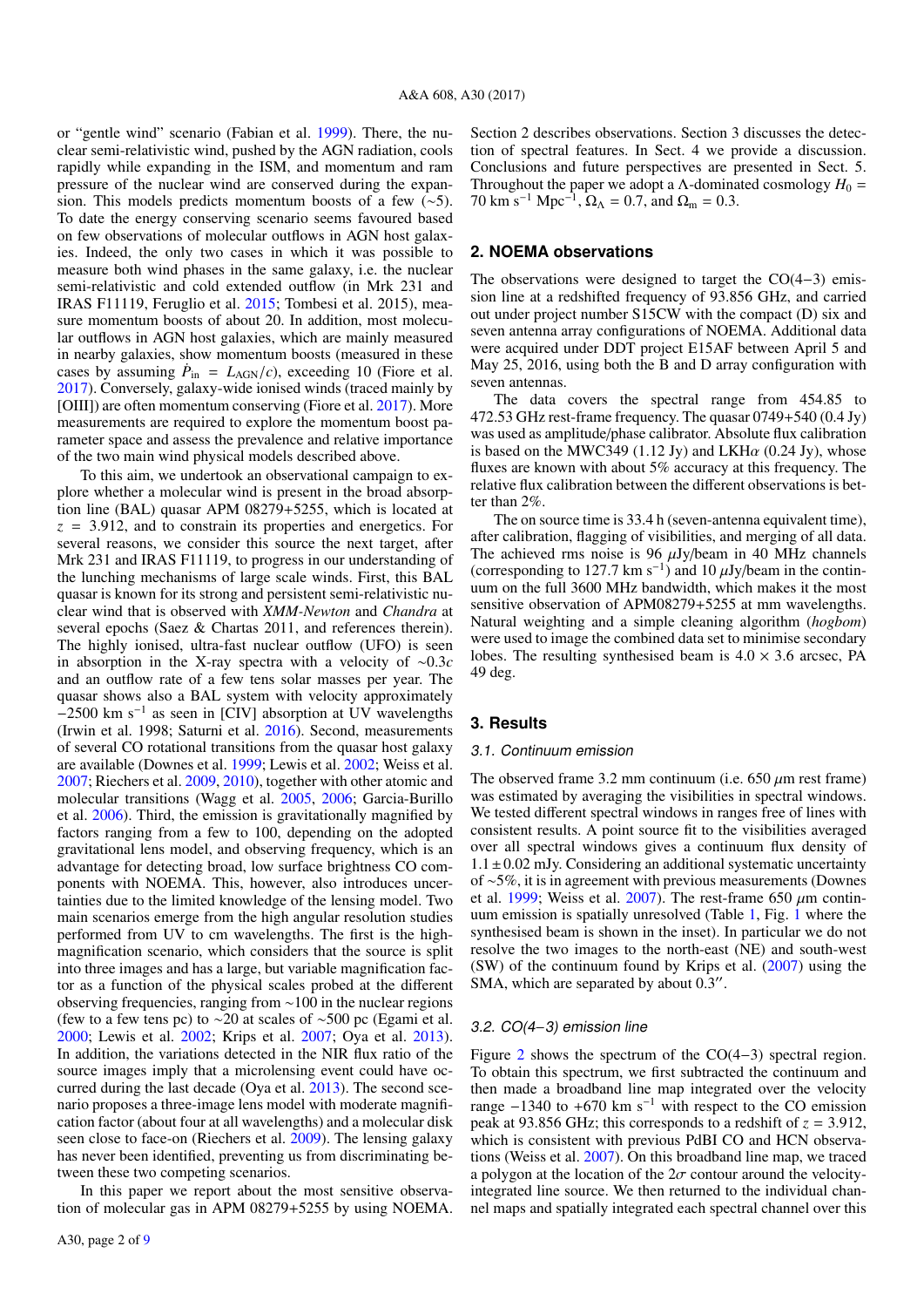| Parameter                    | $CO(4-3)$ systemic               | $CO(4-3)$ blue                     | $N_2H^+(5-4)$                       |
|------------------------------|----------------------------------|------------------------------------|-------------------------------------|
|                              | $[-700, 670]$ km s <sup>-1</sup> | $[-1340, -700]$ km s <sup>-1</sup> | $[-3540, -2662]$ km s <sup>-1</sup> |
| Emitted frequency (GHz)      | 461.0408                         |                                    | 465.732                             |
| Observed frequency (GHz)     | 93.856                           |                                    | 94.85                               |
| RA [08:31:]                  | $41.70 \pm 0.01$                 | $41.7 \pm 0.1$                     | $41.7 \pm 0.1$                      |
| Dec $[52:45.]$               | $17.52 \pm 0.01$                 | $16.40 \pm 0.1$                    | $17.5 \pm 0.1$                      |
| $S$ (mJy)                    | $3.02 \pm 0.04$                  | $0.43 \pm 0.08$                    | $0.337 \pm 0.035$                   |
| F.W.H.P. (arcsec)            | $0.65 \pm 0.04$                  |                                    |                                     |
| $I$ (Jy km s <sup>-1</sup> ) | $4.1 \pm 0.05$                   | $0.27 \pm 0.05$                    | $0.30 \pm 0.03$                     |

Notes. The table gives statistical errors. Additional systematic uncertainties are about 5%. Additional 1σ uncertainty on the positions can be derived from the Reid et al. (1988) relation,  $\Delta\theta'''$ ) =  $\sigma_{\text{beam}}/(2 \times SNR)$ . Parameters are derived from point or circular Gaussian function fit of the visibilities averaged in the corresponding velocity ranges visibilities averaged in the corresponding velocity ranges.



[Fig. 1.](http://dexter.edpsciences.org/applet.php?DOI=10.1051/0004-6361/201731387&pdf_id=1) Map of the 650  $\mu$ m rest-frame continuum emission (3.2 mm) observed frame), averaged over 38 emission-line free, 40-MHz wide channels (i.e. a bandwidth of 1520 MHz). First level step is  $5\sigma$ , increasing by  $5\sigma$ ,  $\sigma = 15 \mu Jy/beam$ . The synthesised beam  $(4.0 \times 3.6 \text{ arcsec})$ , PA 49 deg) is shown in the inset.

same polygon. The spectrum shows the result of the spatial integration for each spectral channel. On the blue side of CO(4−3) we detect emission out to velocities exceeding −1000 km s<sup>−</sup><sup>1</sup> with respect to the CO peak (Figs. 2 and 3). The spectrum shows some positive residuals in the continuum in the bluest part of the spectrum, at frequency ∼96 GHz. These may be due to a slope of the continuum, which is not accounted for when using the averaged-visibility method to subtract it. This putative slope can hardly affect the estimate of the main line CO(4−3), but may affect the faint wing of the line. In order to account for this slope, we extracted the spectrum from the clean cube using a mask that encompasses the emission with a threshold of  $2\sigma$ ; this corresponds to an area of about  $5 \times 6$  arcsec; we fit the spectrum with a combination of a linear function and multiple Gaussian functions for the continuum and emission lines. The best-fit parameters are reported in Table 2. We find a normalisation of the continuum of  $1.10 \pm 0.02$  mJy, and a slope of  $-6.1 \pm 5.2 \times 10^{-6}$  mJy s km<sup>-1</sup>, by fitting the entire bandpass;<br>the fit is very good without any strong residuals. We find that the fit is very good without any strong residuals. We find that two Gaussian components are required to best fit the CO(4−3): one at  $-12 \pm 5$  km s<sup>-1</sup> with peak intensity *S* = 7.7 ± 0.1 mJy and *FWHM* = 540 ± 12 km s<sup>-1</sup>, and a blueshifted component at  $-800 \text{ km s}^{-1}$  with  $FWHM = 640^{+750}_{-330} \text{ km s}^{-1}$ . This fit is performed in the velocity range from  $-5000$  to 4000 km s<sup>-1</sup>,

with 70 points, 58 degrees of freedom, and has a  $\chi^2 = 102.9$ .<br>For comparison, a fit of the CO(4–3) line with a single Gaussian function gives a  $\chi^2 = 149.5$  (61 degrees of freedom). Errors are given at the 90% level for one parameter of interest rors are given at the 90% level for one parameter of interest. Figure 3 shows the spectrum, together with the best-fit continuum and line components. We find integrated intensities of  $I(CO)_{sys}$  = 4.4 ± 0.1 Jy km s<sup>-1</sup> for the systemic CO, and  $I(CO)_{sys}$  = 0.25<sup>+0.25</sup> Jy km s<sup>-1</sup> for the blueshifted component  $I(CO)_{blue} = 0.25^{+0.25}_{-0.07}$  Jy km s<sup>-1</sup> for the blueshifted component,<br>and thus a ratio  $I_{\text{env}}/I_{\text{blue}} = 18$ . There is no evidence for a redand thus a ratio  $I_{sys}/I_{blue} = 18$ . There is no evidence for a red-<br>shifted fast component shifted fast component.

Maps of the spectral lines components are shown in Fig. 4. The spectral ranges of integration for each component were chosen according to the best-fit peak position and  $\sigma$  of the multi-Gaussian fit of the spectrum. The blueshifted CO emission is detected at  $5.5\sigma$ . The emission line at 94.83 GHz is discussed in Sect. 4.3. We also performed visibility fitting of the spectral components with the integrated maps in Fig. 4 (Table 1). For the emission lines we averaged the visibilities in velocity ranges according to the peak and  $\sigma$  best-fit parameters of the spectrum (see Table 1). We used point source models for all components but the systemic line, which is best fitted by a circular Gaussian function. The integrated intensities from visibility fit agree with those derived from the fit of the spectrum.

We derived in the following the line luminosities and molecular gas masses, using the results reported in Table 1. The systemic  $CO(4-3)$  component has a apparent luminosity  $L'(CO) =$  $1.75 \times 10^{11} \mu^{-1}$  K km s<sup>-1</sup> pc<sup>-2</sup>, where  $\mu$  is the lensing mag-<br>nification factor in agreement with Downes et al. (1999) and nification factor, in agreement with Downes et al. (1999) and with Riechers et al. (2009). For the blueshifted component we measured *L*'(CO)<sub>blue</sub> =  $9.9 \times 10^9 \mu^{-1} L_{\odot}$ , where  $\mu$  is the lens-<br>ing magnification factor of the fast moving gas. In principle, the ing magnification factor of the fast moving gas. In principle, the magnification factors of this component and those of the main CO component may be different because the molecular disk and high velocity component may have different physical sizes.

Figure 5 shows position-velocity (PV) diagrams of the CO(4−3) emission line, along the direction of the maximum separation between the narrow and wing emissions (corresponding to the south-north direction, or PA of 180 deg, PA positive from north counterclockwise) and in a direction orthogonal to this. Both PV diagrams were reprojected to be centred on the QSO position 08:31:41.7, 52:45:17.50. The blue wing emission peaking at  $-800 \text{ km s}^{-1}$  is located at  $1.5 \pm 0.15''$  south of the QSO.<br>However, differential magnification can occur and an observed However, differential magnification can occur and an observed projected separation of  $1.5$ " may translate to a smaller physical separation due to the lensing. Therefore this emission can occur anywhere between ∼10 kpc (projected distance) and the central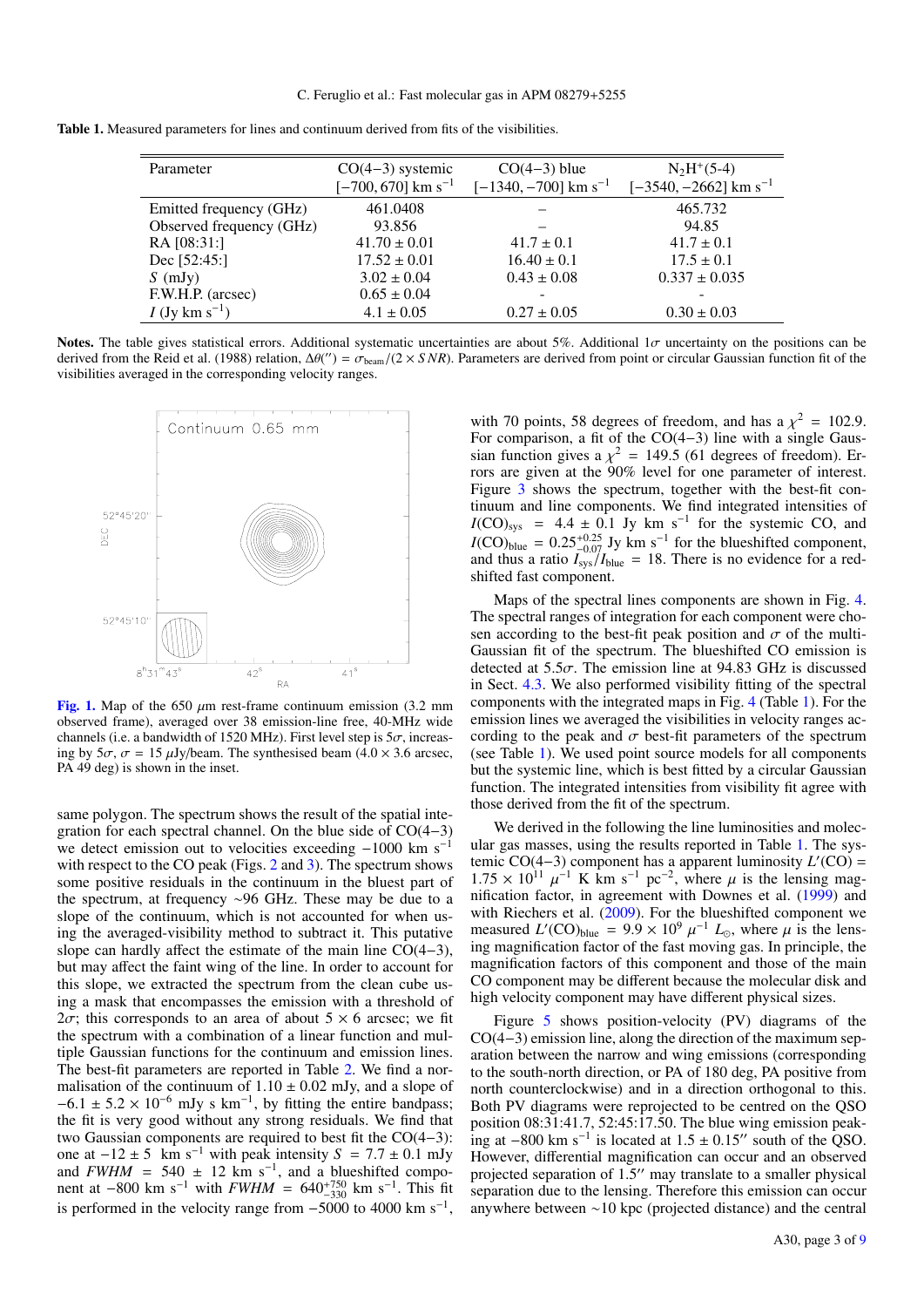

[Fig. 2.](http://dexter.edpsciences.org/applet.php?DOI=10.1051/0004-6361/201731387&pdf_id=2) Full-bandwith spectrum of APM 08279 in the region around CO(4−3). The spectrum was spatially integrated over the source, after continuum subtraction, over a polygon around the source, determined by the  $2\sigma$  contour level in a line map integrated over the velocity range  $-1340$  to  $+670$  km s<sup>-1</sup>. The observed frequency is reported on the upper *x*-axis. The continuum has been subtracted in the *<sup>u</sup>*v plane as detailed in Sect. 3.2. Labels marking spectral features are just to guide the eye. Actual line identifications are discussed in Sect. 4.

Table 2. Measured parameters for lines and continuum derived from Gaussian fit of the spectrum.

| Component                                         | Peak                                                  |                                                                   | <b>FWHM</b>                                         |                                                            | $L'\mu^{-1}$                                                         |
|---------------------------------------------------|-------------------------------------------------------|-------------------------------------------------------------------|-----------------------------------------------------|------------------------------------------------------------|----------------------------------------------------------------------|
|                                                   | [km $s^{-1}$ ]                                        | [mJy]                                                             | [ $\mathrm{km} \mathrm{~s}^{-1}$ ]                  | [Jy km $s^{-1}$ ]                                          | [K km s <sup>-1</sup> pc <sup>-1</sup> ]                             |
| Systemic CO<br><b>Blueshifted CO</b><br>94.83 GHz | $-12 \pm 5$<br>$-800^{+360}_{-100}$<br>$-3100 \pm 25$ | $7.7 \pm 0.1$<br>$0.37^{+0.15}_{-0.14}$<br>$0.84^{+0.14}_{-0.12}$ | $540 \pm 12$<br>$640^{+750}_{-330}$<br>$340 \pm 50$ | $4.4 \pm 0.1$<br>$0.25_{-0.07}^{+0.25}$<br>$0.31 \pm 0.05$ | $1.75 \times 10^{11}$<br>$9.9 \times 10^{9}$<br>$1.2 \times 10^{10}$ |
| Continuum                                         |                                                       | $S$ [mJy]<br>$1.10 \pm 0.02$                                      | Slope<br>$-6.1 \pm 5.2 \times 10^{-6}$              |                                                            |                                                                      |

Notes. Errors are given in 90% level for one parameter of interest. The parameter  $\mu$  is the lensing magnification factor.



[Fig. 3.](http://dexter.edpsciences.org/applet.php?DOI=10.1051/0004-6361/201731387&pdf_id=3) Zoom-in view of the spectrum around CO(4−3), integrated in a polygon set by the  $>2\sigma$  noise level around the QSO. A double Gaussian fit was applied to CO(4−3), including a systemic (blue) and a blueshifted (green) line component. The dashed line shows the combination of the two Gaussian functions. The continuum was fitted with a linear function and subtracted as detailed in Sect. 3.2.

parts of the QSO host galaxy. No emission is detected in the channels above 500 km  $\overline{s}^{-1}$  on the red side of the line.

### 3.3. Emission line at 94.83 GHz

We detect an emission line with peak at 94.83 GHz, corresponding to rest-frame  $465.8$  with  $z = 3.912$  (Figs. 1 and 4, right panel). The fit of the spectrum with a Gaussian function gives a peak intensity of  $0.84_{-0.14}^{+0.14}$  mJy, a  $FWHM = 340 \pm 50$  km s<sup>-1</sup>, centred at  $-3100$  km s<sup>-1</sup>, with respect to the CO peak (Table 2) centred at  $-3100 \text{ km s}^{-1}$  with respect to the CO peak (Table 2). The integrated intensity is  $0.31 \pm 0.05$  Jy km s<sup>-1</sup>. By averaging the visibilities in the spectral range 94.76 to 94.94 GHz and by the visibilities in the spectral range 94.76 to 94.94 GHz, and by fitting these with a point source model, we derive an integrated intensity of  $0.30 \pm 0.03$  Jy km s<sup>-1</sup> that is consistent with the Gaussian fit of the spectrum (Table 1). The identification of this Gaussian fit of the spectrum (Table 1). The identification of this emission line is discussed in Sect. 4.2.

### **4. Discussion**

#### 4.1. Nature of the CO(4−3) blueshifted emission

We can identify four scenarios for the origin of the blueshifted CO(4−3) emission: (1) emission from molecules with rest-frame transitions close to that of the CO(4−3) line; (2) a separate merging galaxy; (3) inflowing molecular gas from behind the QSO; and (4) molecular gas outflowing from the front side of the QSO.

To explore the first possibility, we refer to the spectral scan of the Orion-KL hot cloud core in the 455−507 GHz frequency range, provided by White et al. (2003). A better region to compare line ratios with would be Sgr B2, which is likely to have excitation and chemistry more similar to APM08279 than Orion KL. Unfortunately, there is no information on this spectral region of Sgr B2 published so far. We caution however that the conditions in APM08279 may be very different from any Galactic molecular region.

The blueshifted emission is centred at 94.108 GHz (i.e. around  $-800 \text{ km s}^{-1}$  from the CO peak, Table 1), corresponding to rest-frame  $462.258$  GHz for  $z = 3.912$ . According to our Gaussian fit the peak line intensity ratio of CO(4−3) systemic/blueshifted is about 21. According to White et al. (2003), around that frequency we expect to find <sup>34</sup>SO at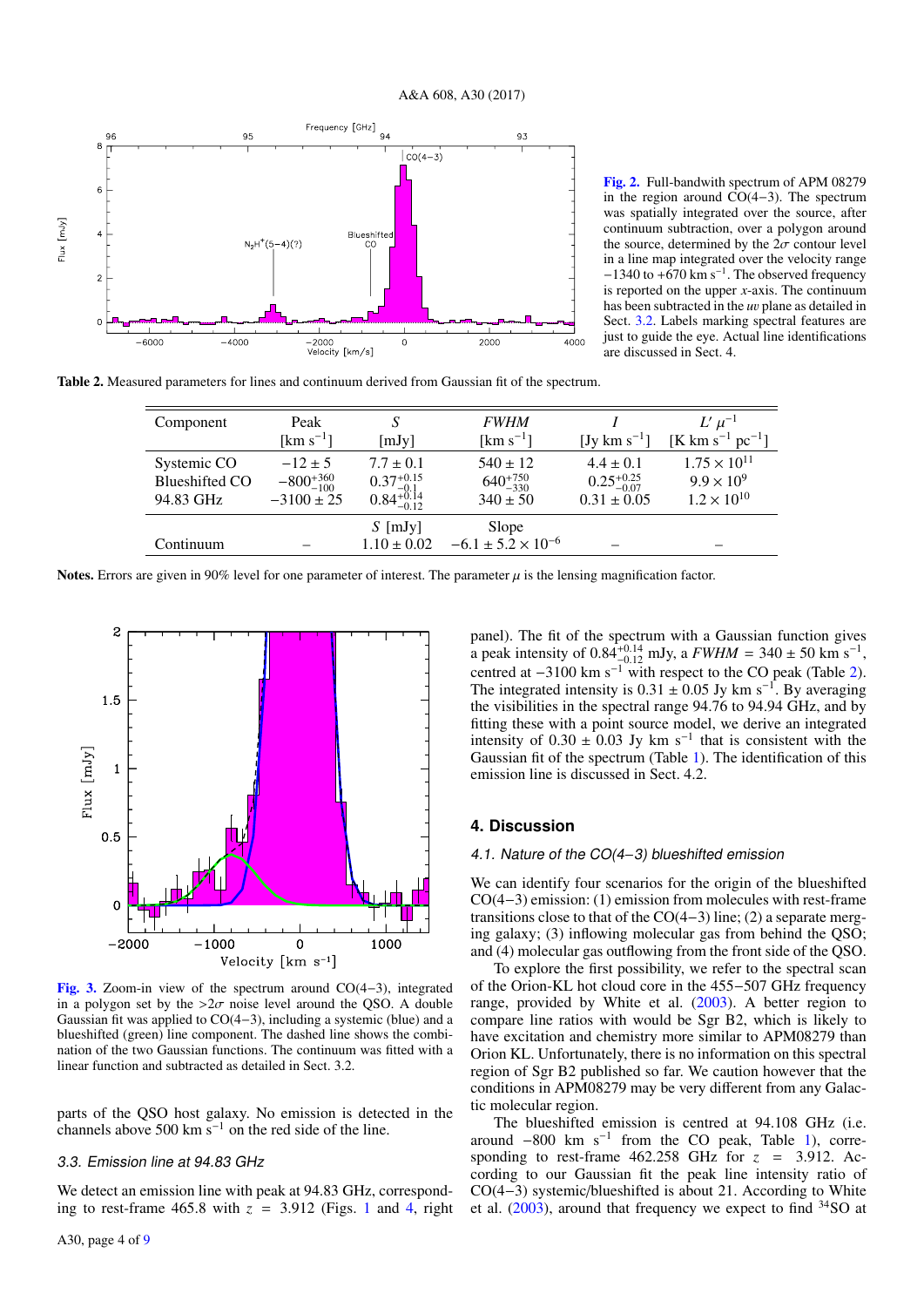

[Fig. 4.](http://dexter.edpsciences.org/applet.php?DOI=10.1051/0004-6361/201731387&pdf_id=4) *Left panel:* blueshifted CO component is integrated between *peak*<sub>blue</sub> – 2σ<sub>blue</sub> = −1340 km s<sup>-1</sup> and CO<sub>sys</sub> – 3σ<sub>sys</sub> = −700 km s<sup>-1</sup> (i.e.<br>according to the Gaussian fit in Table 2) Levels start at +2σ and according to the Gaussian fit in Table 2). Levels start at  $\pm 2\sigma$  and increase (decrease) by 0.5 $\sigma$  ( $\sigma = 39 \mu$ Jy/beam for an integrated bandwidth of 240 MHz = 767 km s<sup>-1</sup>). *Middle panel*: the CO systemic line integrated in the range Line – peak  $\pm 3\sigma$  is shown. Levels start at  $\pm 2\sigma$  and increase ). *Middle panel*: the CO systemic line integrated in the range Line – peak ±3σ is shown. Levels start at ±2σ and increase 17 *u* Jy/beam for 480 MHz (=1533 km s<sup>-1</sup>) integrated bandwidth). *Right nanel*: the line at 93 (decrease) by  $5\sigma$  ( $\sigma = 27.7$  µJy/beam for 480 MHz (=1533 km s<sup>-1</sup>) integrated bandwidth). *Right panel*: the line at 93.85 GHz integrated in the range Line – neak + 3 $\sigma$  is shown. Levels start at +2 $\sigma$  and increase ( range Line – peak ± 3 $\sigma$  is shown. Levels start at  $\pm 2\sigma$  and increase (decrease) by  $1\sigma$  ( $\sigma = 34 \mu$ Jy/beam per 320 MHz =1022 km s<sup>-1</sup> integrated bandwidth). The cross denotes the phase tracking centre and is 4 × 4 a bandwidth). The cross denotes the phase tracking centre and is  $4 \times 4$  arcsec wide.



[Fig. 5.](http://dexter.edpsciences.org/applet.php?DOI=10.1051/0004-6361/201731387&pdf_id=5) Position-velocity diagrams of the CO(4−3) emission line. *Left panel*: PV plot through the line connecting CO(4−3) peak position to the high velocity CO peak position, corresponding to a PA = 180 deg (i.e. south-north direction) is shown. *Right panel*: PV plot along a PA = 270 deg (west-east) is shown. Levels are from 2 to  $10\sigma$  by  $1\sigma$ , 20, 40, 60, 80, and  $100\sigma$ ,  $\sigma$  = 96  $\mu$ Jy/beam for 40 MHz. Each slice is 1 arcsec thick.

462.236 GHz and <sup>13</sup>CS(10 − 9) at 462.334 GHz. In Orion KL CO(4–3) $\binom{34}{4}$ SO = 4, and CO(4–3) $\binom{13}{4}$ CS(10–9) = 12 (line peak).

We extracted a spectrum around the position of the blueshifted CO emission (as given in Table 1), within a region encompassed by the  $2\sigma$  noise level. A Gaussian fit to this spectrum yields a ratio CO(4−3) peak/blue wing ∼15. Based on this reasoning,  ${}^{34}$ SO,  ${}^{13}$ CS(10−9) or a blend thereof, could contribute to the blue wing.

In regards to the merging scenario, the merging galaxy may or may not be gravitationally lensed, depending on the configuration of the system. In the following we assume that it is gravitationally lensed by the same  $\mu$  factor for both the dust and gas components. The putative merging galaxy was not detected at any wavelength (Ibata et al. 1999; Krips et al. 2007; Oya et al. 2013). In particular, the sub-mm continuum of this component is undetected in SMA data (down to  $1\sigma$  sensitivity of 1.7 mJy/beam at 200  $\mu$ m rest frame; Krips et al. 2007). We can rely on a typical gas/dust mass ratio to verify whether the SMA upper limit in the continuum is useful. The molecular gas mass is  $9 \times 10^9 \mu^{-1}$   $M_{\odot}$ , by assuming a MW conversion factor<br> $\alpha_{\rm CO} = 4.6$  K km s<sup>-1</sup> pc<sup>2</sup>)<sup>-1</sup>  $M_{\odot}$  and a ratio CO(4-3)/CO(1-0) =  $\alpha_{\text{CO}} = 4.6 \text{ K km s}^{-1} \text{pc}^2$ )<sup>-1</sup>  $M_{\odot}$ , and a ratio CO(4-3)/CO(1-0) = 5 (Daddi et al. 2015) Table 2). The gas-to-dust mass ratio in 5 (Daddi et al. 2015, Table 2). The gas-to-dust mass ratio in APM08279 is about 200 ( $M_{\text{dust}} = 5 \times 10^8 \mu^{-1} M_{\odot}$ ; Downes et al. 1999; Weiss et al. 2007); however in APM the OSO has et al. 1999; Weiss et al. 2007); however in APM the QSO has been shown to strongly overheat the dust compared to a galaxy

so this ratio may not be appropriate for any galaxy. We use a reference value of  $M_{\text{gas}}/M_{\text{dust}} = 100$  (BzK-21000 galaxy at  $z = 1.5$ , Magdis et al. 2011; Scoville et al. 2012). If we apply this ratio to the candidate merging galaxy, we expect a dust mass of the order  $M_{\text{dust}} = 9 \times 10^7 \mu^{-1} M_{\odot}$ . If we assume the galaxy has the same properties as a BzK-21000 by scaling by the redshift and same properties as a BzK-21000, by scaling by the redshift, and assuming equal gravitational boost factor for the gas and for the dust, this translates into a 200  $\mu$ m flux of 0.2 mJy. This is well below the detection limit of the SMA data of Krips et al. (2007).

On the other hand, our NOEMA data have exquisite sensitivity but they do not have the angular resolution to locate the continuum emission. Location is possible in the velocity space (see PV diagrams) but the continuum emission would be contained in the NOEMA beam of  $4 \times 3.6$ . Detection of higher *I* transitions (e.g. CO(6–5) and CO(9–8)) together with detec-*J* transitions (e.g. CO(6−5) and CO(9−8)), together with detection and location of the continuum, are needed to constrain the excitation of the gas and nature of the emission.

The third possibility is inflowing molecular gas from behind the QSO. This cannot certainly be a nuclear inflow of gas accreting onto the galactic nucleus because of all known nuclear inflows occur with low velocities of a few tens to 100 km s<sup> $-1$ </sup> at most (Querejeta et al. 2016; Combes et al. 2013). One other possibility is that of a large scale inflow, that is accretion of molecular gas onto the galaxy on larger physical scales (e.g. along one or more cosmic filaments or from the circum-galactic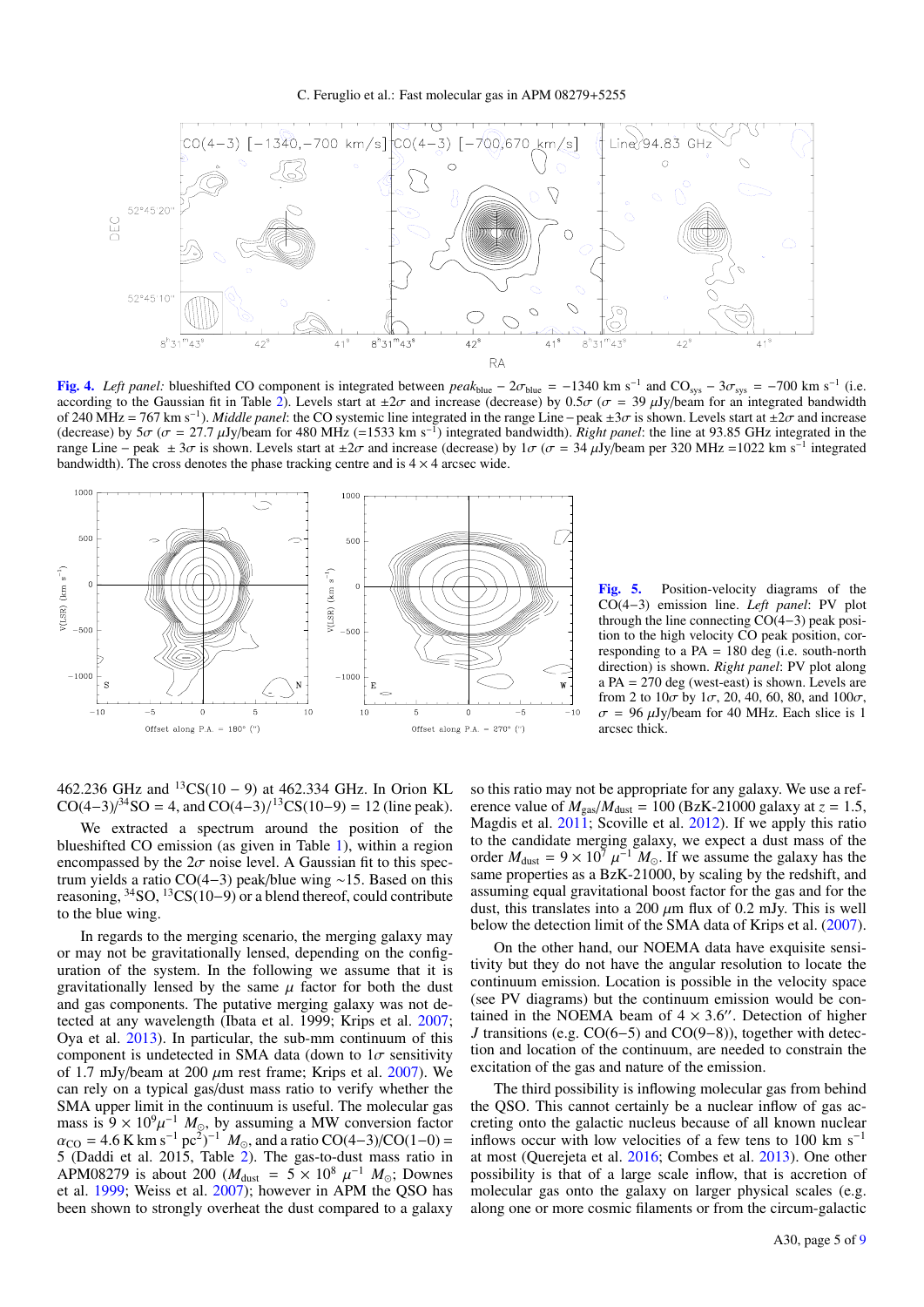Table 3. Molecular outflow parameters.

| Model              | $\mu$          | R     | $M(H_2)$             | $v_{\rm max}$           | $M_{\rm OF}$              | $P_{\rm OF}$                           | Refs <sup>a</sup> |
|--------------------|----------------|-------|----------------------|-------------------------|---------------------------|----------------------------------------|-------------------|
|                    |                | [kpc] | $[M_{\odot}]$        | $\mathrm{[km\;s^{-1}]}$ | $[M_{\odot}/\mathrm{yr}]$ | [dyn]                                  |                   |
| model1             | 20             | 0.270 | $1.98 \times 10^{8}$ | $-1340$                 |                           | $3.0 \times 10^3$ $2.5 \times 10^{37}$ | (1)               |
| model <sub>2</sub> | $\overline{4}$ | 0.550 | $9.9 \times 10^8$    | $-1340$                 |                           | $7.4 \times 10^3$ 6.3 $\times 10^{37}$ | (2)               |
|                    |                |       |                      |                         |                           |                                        |                   |

Notes. <sup>(a)</sup> References for the magnification factor and size of the molecular outflow, here assumed equal to the size of the molecular disk, are (1) Downes et al. (1999), (2) Riechers et al. (2009).

medium; CGM), which can in principle occur with larger velocity. This would be the first time an inflow of molecular gas from the CGM is observed.

The last possibility is outflowing molecular gas from the front side of the QSO, and this is discussed in the next section.

#### 4.2. Molecular outflow

We discuss in the following the properties of a molecular outflow, as traced by the blueshifted CO(4−3) emission.

We recall that two main scenarios were proposed for the lensing model of APM. One requires a high magnification factor, whose variable depends on the physical scale (about  $\mu = 100$  for the nuclear region, sub-pc out to a few tens pc) and decreases for larger spatial scales (Egami et al. 2000; Krips et al. 2007; Chartas et al. 2009; Downes et al. 1999). The other requires a magnification factor of a few and is constant at all scales (e.g. Riechers et al. 2009). This uncertainty on the magnification factor also reflects in a factor of ∼10 uncertainty on the bolometric luminosity, which ranges from a few  $10^{47}$  to a few  $10^{48}$  erg/s (Irwin et al. 1998; Riechers et al. 2009; Saturni et al., in prep.). We discuss the results in the framework of the two models described above in the following.

From the systemic CO component we derive a molecular gas mass of  $M(H_2) = 1.1 \times 10^{11} \mu^{-1} M_{\odot}$ , by adopting a<br>ratio CO (4-3)/(1-0) = 20 (Weiss et al. 2007) and  $\alpha_{\rm CO}$  = ratio CO  $(4-3)/(1-0) = 20$  (Weiss et al. 2007), and  $\alpha_{\text{CO}} = 0.8$  (K km s<sup>-1</sup> pc<sup>2</sup>)<sup>-1</sup>  $M_{\odot}$  (Downes & Solomon 1998) to con-0.8 (K km s<sup>-1</sup> pc<sup>2</sup>)<sup>-1</sup>  $M_{\odot}$  (Downes & Solomon 1998), to convert luminosity into mass vert luminosity into mass.

In order to convert the luminosity of the blueshifted CO component into a mass of molecular gas, we adopt a conversion factor of  $\alpha_{\text{CO}} = 0.5 \text{ K km s}^{-1} \text{ pc}^2$ )<sup>-1</sup> M<sub>o</sub>. This has often heen used to derive masses of outflowing gas (e.g. Feruglio et al. been used to derive masses of outflowing gas (e.g. Feruglio et al. 2010; Cicone et al. 2014) based on the fact that this value has been measured in the molecular outflow in M82 (Weiss et al. 2001). This  $\alpha_{\rm CO}$  has often been considered as a safe lower limit on the mass of high velocity gas because it is generally considered unlikely, although possible, to have smaller conversion factors (see, e.g. Dasyra et al. 2016). Under this assumption, the lower limit on the molecular gas mass in the outflow would be  $M(\text{H}_2)_{\text{of}} = 3.96 \times 10^9 \mu_{\text{of}}^{-1} M_{\odot}$ .<br>The molecular gas outflow

The molecular gas outflow rate is computed as follows:

$$
\dot{M}_{\text{of}} = 3 \times \frac{v_{\text{max,of}} \times M(\text{H}_2)_{\text{of}}}{R_{\text{of}}},\tag{1}
$$

where  $v_{\text{max,of}}$  is the maximum outflow velocity,  $M(H_2)$  is its mass, and  $R_{of}$  is the radius of the region reached by the outflow. The data do not allow us to measure the sizes of the emitting regions, therefore we must make some assumptions. Two scenarios are discussed in the following; their main parameters are resumed in Table 3. In the first scenario (model 1) we assume that the fast moving gas has the same size as the molecular disk, as measured by Downes et al. (1999). These authors found a radius of the molecular disk of 270 pc for a  $\mu \sim 20$ . We derive in

this case a outflow rate of  $3.0 \times 10^3$   $M_{\odot}/yr$ . The second model (model 2) adopts a disk size of 550 pc and a  $\mu = 4$  (Riechers et al. 2009), from which we estimate a outflow rate of  $7.4 \times 10^3$   $M_{\odot}/yr$ (Table 3). The corresponding momentum fluxes,  $\dot{P} = v_{\text{max}} \times \dot{M}$ , are also reported in Table 3.

Interestingly, we do not find evidence for fast, redshifted gas. Although, as noted in Sect. 4.1, it is possible that the blueshifted CO traces inflowing material from the back side of the QSO, it can also suggest an asymmetric outflow with only a blueshifted blob of outflowing material from the front side. The blue- and redshifted components in molecular outflows do not have to be symmetric. For example in Mrk 231 there is a factor of ∼2 in brightness between the red and blue wings of all observed CO transitions  $(J = 1-0, 2-1, 3-2)$ , therefore the non-detection of the redshifted component in APM 08279 may be a sensitivity effect.

We discuss in the following the wind momentum boost. Two main scenarios have been proposed about the nuclear UFOs. The scenario proposed by Saez & Chartas (2011) displays a large magnification factor (about 100), two outflow components with velocities 0.16*c* and 0.36*c*, and a total outflow rate of  $\dot{M}_{UFO}$  = 21  $M_{\odot}$ /yr. The second scenario, recently proposed by Hagino et al. (2017) is based on a physical model where the outflow rate scales as

$$
\dot{M}_{\text{UFO}} = 10.5 \frac{M(\text{BH})}{2 \times 10^9} \frac{v_{\text{UFO}}}{0.3c} M_{\odot}/\text{yr}.
$$

For  $v_{\text{UFO}} = 0.22c$  and a black hole mass in the range  $M(BH) = 2 \times 10^9 - 10^{10}$   $M_{\odot}$  (Hagino et al. 2017) and references therein)  $2 \times 10^{9} - 10^{10}$  *M*<sub>o</sub> (Hagino et al. 2017, and references therein), we estimated a nuclear outflow rate of 7.7–38 *M*<sub>⊙</sub>/yr. The main parameters of the UFO are reported in Table 4.

The momentum boost, defined as  $\dot{P}_{OF}/\dot{P}_{AGN} = \dot{P}_{OF}/P_{OF}$  $(L_{AGN}/c)$ , is plotted in Fig. 6. We adopt a bolometric luminosity of  $10^{47.5}$  erg/s; the uncertainty of  $L_{bol}$  may be as big as a factor of ∼10. The three estimates of  $\dot{P}_{\text{UFO}}/\dot{P}_{\text{AGN}}$  bridge the unity value that is expected for a momentum conserving nuclear wind.

For the molecular outflow we derive  $\dot{P}_{OF}/\dot{P}_{AGN} = 2-6$ , i.e. within the range of values compatibles with a momentum conserving flow, in geometrically thin and extremely optically thick expanding shells (Thompson et al. 2015). For the largest  $\dot{P}_{OF}$  the scaling implies a energy conserving flow with an efficiency of ∼10−20%. Otherwise, for the largest values of  $\dot{P}_{\text{UFO}}$  and the lowest of  $\dot{P}_{OF}$  the scaling is consistent with a momentum conserving flow. The present data can hardly discriminate between the two scenarios. Figure 6 reports also the values for Mrk 231 (Feruglio et al. 2015) and IRAS F11119 (Tombesi et al. 2015). These are the only other two sources for which both the nuclear ultra-fast outflow (UFOs) and the molecular wind have been measured.

As for the loading factor,  $\eta = M_{\text{OF}}/SFR$ , the SFR estimates in APM 08279 are also very uncertain because the FIR SED is dominated by the AGN emission (90% due to the AGN). Weiss et al. (2007) derives a SFR of 25  $M_{\odot}$  yr<sup>-1</sup>, while Riechers et al. (2009) suggests a much larger value of about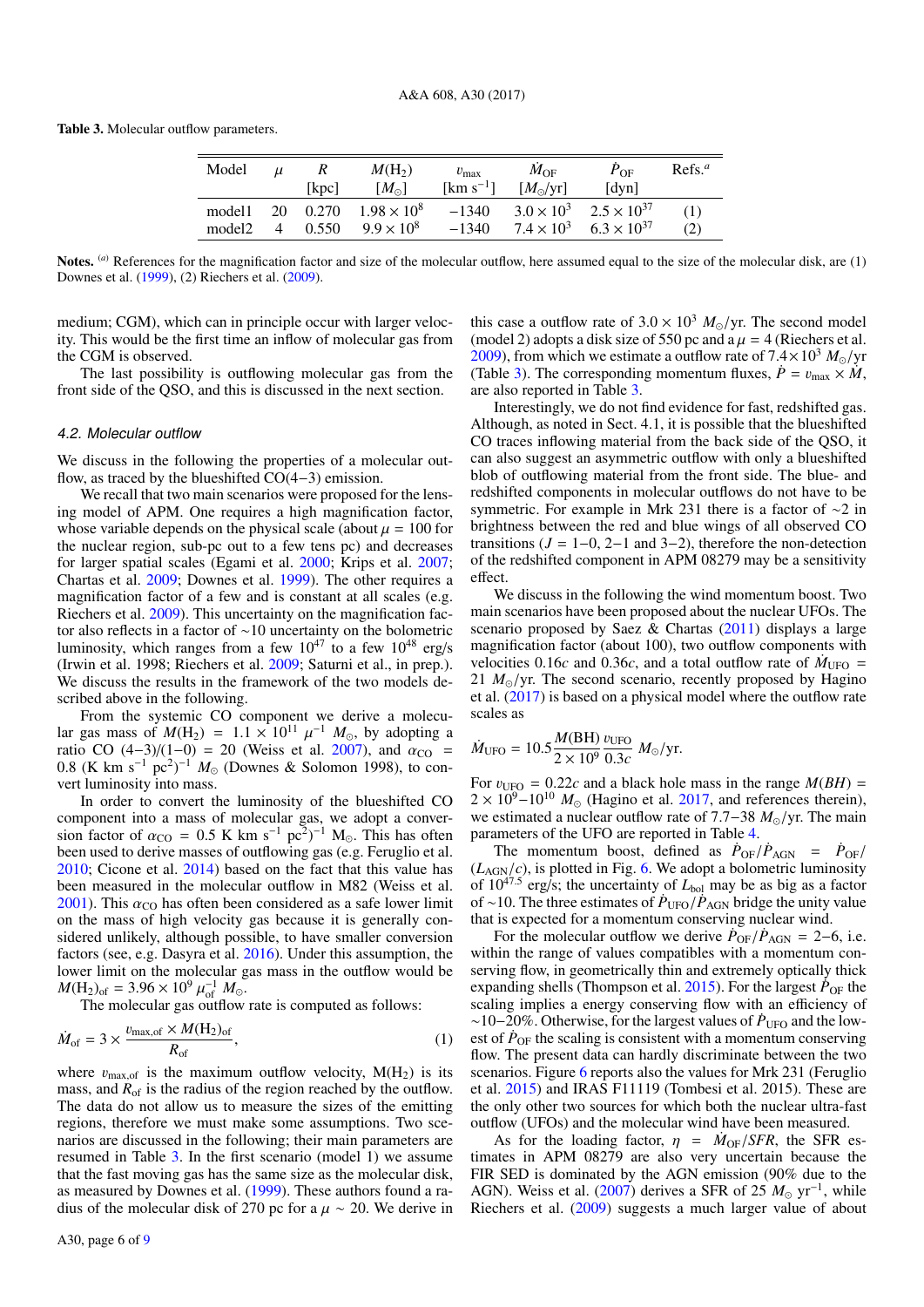| Model | $\mu$ | $v_{\rm{HFO}}$                         | $M_{\rm UFO}$ | $P_{\text{UFO}}$                                                       | Refs. |
|-------|-------|----------------------------------------|---------------|------------------------------------------------------------------------|-------|
|       |       | [km s <sup>-1</sup> ] $[M_{\odot}/yr]$ |               | $\lceil \text{dyn} \rceil$                                             |       |
|       |       | model 100 0.16–0.36c 8–12              |               | $1.0 \times 10^{37}$                                                   |       |
|       |       |                                        |               | model 2 1 $0.22c$ 7.7–38 <sup>a</sup> 3.2–16 $\times$ 10 <sup>36</sup> |       |
|       |       |                                        |               |                                                                        |       |

Notes. <sup>(*a*)</sup> For a black hole mass of  $2 \times 10^9 - 10^{10} M_{\odot}$ .

References. (1) Saez & Chartas (2011), (2) Hagino et al. (2017).

200  $M_{\odot}$  yr<sup>-1</sup>. In all cases  $\eta \gg 1$ , suggesting that the consumption rate of the molecular gas is driven by the outflow rather than tion rate of the molecular gas is driven by the outflow rather than by star formation.

#### 4.3. Emission line at 94.83 GHz

We discuss in the following the identification of the 94.83 GHz feature. Table 5 lists the main molecular emission lines expected around that frequency. Identification with  $HC<sub>3</sub>N$  rotational transition of the vibrationally excited ( $v7 = 1$ ,  $v6 = 1$ ) state seems excluded based on the non-detection of the corresponding rotational line  $J = 51-50$  (rest-frame frequency 463.7 GHz), which should be approximately a few times brighter (Martin et al. 2011, 2016, on Arp220; Sakamoto et al. 2010).

The recommended identification based on CDMS is N2H + (5−4) (diazenylium). The first extragalactic (and high-*z*) detection of  $N_2H^+$  was provided by Wiklind & Combes (1996) in absorption towards the lens galaxy of the background radio source PKS 1830-211. These authors identified  $N_2H^+$  based on the detection of two lines of the same species,  $J = 2-1$  and  $J = 3-2.$ 

In APM 08279+5255 we do not have two or more different rotational lines, and the line width is too large to use the  $N_2H^+$  hyperfine structure to identify it. An alternative, more approximate possibility to identify the feature is given by the ratio  $HCO^+/\bar{N}_2H^+$ . Since both  $HCO^+$  and  $N_2H^+$  are ions, we might expect that they are present in similar molecular clouds irradiated by cosmic ray particles (e.g. Ceccarelli et al. 2014). This ratio might be better than the ratio to CO because the CO might be coming from a completely different volume of gas than the  $N_2H^+$ . We might also expect that the HCO<sup>+</sup> to  $N_2H^+$  ratio stays constant, as we go up the rotational ladder. The candidate line in APM  $08279+5255$  is the  $J = 5-4$ , and this is the same transition that was observed in  $HCO<sup>+</sup>$  by Garcia-Burillo et al.  $(2006)$ . These authors measured a HCO<sup>+</sup>(5–4) line intensity of  $0.87 \pm 0.13$  Jy km s<sup>-1</sup>, which has a peak intensity of about 2.8 mJy/beam and a large uncertainty on the tensity of about 2.8 mJy/beam and a large uncertainty on the line width (490 km s<sup>−</sup><sup>1</sup> ) due to a noisy spectrum. So if we tried  $N_2H^+$  as a candidate for the feature in APM 08279+5255, then its (5−4) flux would be about 0.84 mJy (Table 1), implying a  $HCO^{+}(5-4)/N<sub>2</sub>H^{+}(5-4)$  ratio of 3.3 (at the line peak). We now compare the HCO<sup>+</sup> to  $N_2H^+$  ratios measured in nearby galaxies by Aladro et al. (2015). For NGC1068, the  $HCO^+/N_2H^+$  ratio is 7.2 (integrated), or 7.4 (peak) in the (1−0) lines. For Arp 220 the  $HCO^+/\bar{N_2}H^+$  ratio is 2.0 (integrated) or 1.7 (peak) in the (1–0) lines. Similarly, in M 51, the ratio is about 4-to-1, whereas M 82 seems to behave very differently; the ratio is 20-to-1 (integrated) or 12-to-1 (peak). In NGC 253, the ratio is about 5−6; in M 83, the ratio is about 8. If we ignore M 82, the average ratio seems to be about 5, at least in the 1–0 lines. So if the ratio stays the same, as we go up the ladder to  $(5-4)$  in both ions, then that is what we would expect in APM 08279+5255.



[Fig. 6.](http://dexter.edpsciences.org/applet.php?DOI=10.1051/0004-6361/201731387&pdf_id=6)  $\dot{P}_{OF}/\dot{P}_{AGN}$  of molecular and nuclear winds (UFOs) vs. the wind velocity for APM 08279 (red symbols), Mrk 231 (black circles, from Feruglio et al. 2015) and IRAS 11119 (black triangle, from Tombesi et al. 2015). UFOs are at >10<sup>4</sup> km s<sup>-1</sup>. Molecular outflows are at veloc-<br>ities ~1000 km s<sup>-1</sup> for each source. For APM 08279 the two values of ities ∼1000 km s<sup>−</sup><sup>1</sup> for each source. For APM 08279 the two values of  $\dot{P}_{\text{OF}}$  listed in Table 3 are used to derive  $\dot{P}_{\text{OF}}/\dot{P}_{\text{AGN}}$ . The oblique dashed lines show the expectation for energy conserving flows; the horizontal dashed line shows that for momentum-conserving flows. The error bar shows the typical statistical error.

An alternative identification is sulphur dioxide,  $SO_2$ . Sulphur-bearing species are common in hot gas, and thought to be released from dust grains in shocked regions, which we likely have in APM 08279+5255, given the presence of fast outflows. In particular  $SO_2$  abundance is found to be enhanced both within shocks and in extended post-shock regions of interstellar clouds (Pineau des Forets et al. 1993). White et al. (2003) provided a spectral scan of the Orion-KL hot cloud core in the 455−507 GHz frequency range. There, no line is found at the frequency of  $N_2H^+$ , while there is a strong cluster of  $SO<sub>2</sub>$  lines at that right frequency, of which the brightest are SO<sub>2</sub> 26(0, 26)–25(1, 25) (45.3 K) and SO<sub>2</sub> 29(2, 28)–29(1, 29) (13.0 K). There is also NH<sub>2</sub>CHO (22–21) (16.1 K). These features would be blended in our APM 08279+5255 spectrum. In Orion the ratio  $CO(4-3)/SO_2$  blend is about 11 (White et al. 2003). In APM 08279+5255 the ratio  $CO(4-3)/SO_2$  would be about 14 (using integrated intensities as in Table 1). However, identification of this feature with  $SO_2$  seems to be excluded because of the absence of another transition at restframe 455.77 GHz, which is found to be twice as bright in the Orion KL spectrum (White et al. 2003). In addition, if we assume that the abundance ratios are the same as in the Orion (Schilke et al. 2011) and in other hot cores (Beuther et al. 2009) that would imply the presence of other emission bands.

Overall,  $N_2H^+(5-4)$  from the QSO host galaxy seems the most viable identification. Unambiguous identification of the emission line, however, requires additional observations of other rotational transitions of the same species.

Both  $N_2H^+$  and  $SO_2$  species are commonly detected in the MW star-forming regions (Orion KL) and in nearby galaxies (Martin et al. 2011; Aladro et al. 2015), but they were never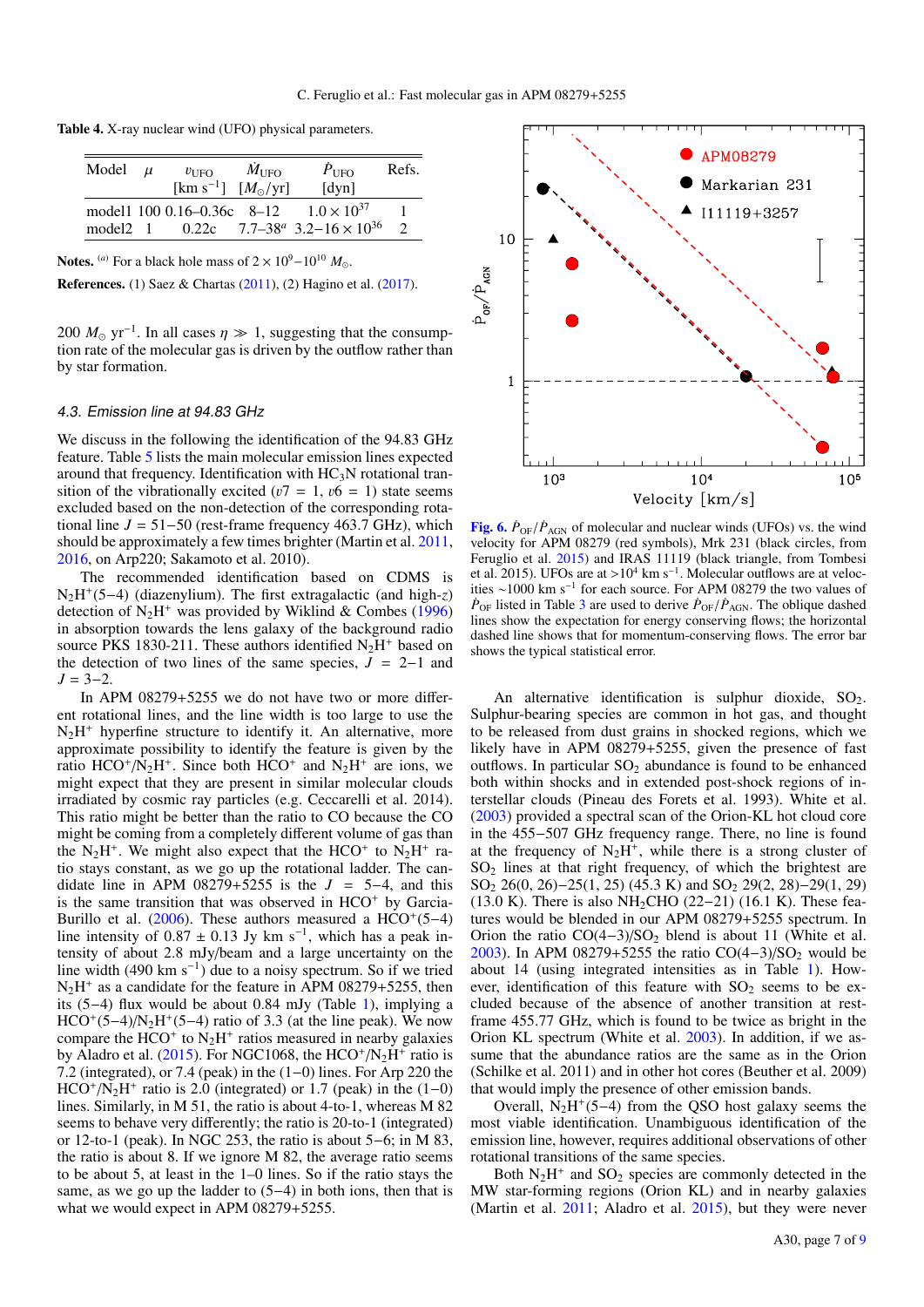| <b>Species</b>         | Name            | Rest-frame freq.<br>[GHz] | Obs. freq.<br>[GHz] | Resolved ON <sub>s</sub>  | $E_L$<br>ſКl | Database     |
|------------------------|-----------------|---------------------------|---------------------|---------------------------|--------------|--------------|
| $\text{SO}_2$ $v = 0$  | Sulphur dioxide | 465.75116                 | 94.81905            | $26(0, 26) - 25(1, 25)$   | 284.6362     | <b>CDMS</b>  |
| $HC_3N v6 = 1, v7 = 1$ | Cyanoacetylene  | 465.76703                 | 94.82228            | $J = 51 - 50$ , $l = 0^+$ | 0.0000       | <b>CDMS</b>  |
| $N_2H^+$ $v = 0$       | Diazenylium     | 465.82478                 | 94.83404            | $J = 5 - 4$               | 44.7141      | <b>SLAIM</b> |
| $SO_2 v = 0$           | Sulphur dioxide | 465.88182                 | 94.84565            | $25(10, 16) - 26(9, 17)$  | 520.9965     | <b>CDMS</b>  |

Table 5. Molecular species expected at frequencies close to 94.83 GHz.

detected before at such high redshift. We note that  $N_2H^+$  is a tracer of the ISM ionisation by cosmic rays (CR) in UV and even X-ray opaque regions.  $SO_2$  instead, as all sulphur bearing molecules, traces warm regions within shock or in the postshock regions, as it is released from grain surfaces in the gas phase by shocks. Both such physical conditions, dense UV and X-ray opaque regions and shocked regions, are likely present in APM 08279+5255.

An alternative possibility is that the emission feature is a CO emission line due to an intervening galaxy. This could also be the lens galaxy, which remains undetected in all observations available so far (Oya et al. 2013, and references therein). The position of the emission (i.e. within  $0.2$ <sup>"</sup> from the QSO image position) is compatible with the Egami et al. (2000) model, which requires the lensing potential centre to be almost on the line of sight to the QSO. These authors suggested that the lens is a massive galaxy at *z* ∼ 3 with a dynamical mass of  $2 \times 10^{11}$   $M_{\odot}$ , core radius 0.2", and located in the redshift range  $z = 0.5-3.5$ . The core radius of 0.2" corresponds to physical scales of 1.2−1.5 Kpc at  $z = 0.5$  and 3.5, respectively. Similar values are proposed by Krips et al. (2007). Riechers et al. (2009) pointed out that a core radius of 1.5 kpc seems too large for an elliptical at *z* ∼ 3 and has proposed a model with a spiral disc lens galaxy, which in turn implies a small magnification factor.

Assuming that the line is either CO(4−3), CO(3−2), or CO(2−1), these would correspond to a redshift of the lens galaxy of  $z = 3.862$ , 2.646, and 1.431, respectively, which are broadly consistent with all proposed lensing models. A redshift 0.21 galaxy derived in the case of CO(1−0) can be safely excluded because it would have been detected in the Subaru observations of Oya et al. (2013), if not also in previous shallower observations. However, the Oya et al. (2013) observations are limited to 17 mag in the  $L'$  band and 15.3 mag in  $M'$  band ( $5\sigma$ , point source), therefore would not detect a galaxy of mass  $2\times10^{11}$  *M*<sub>o</sub> at redshift ~1–3. We computed the H<sub>2</sub> masses for the three possible redshifts of the lens galaxy by assuming the MW conversion factor. We find  $M(H_2)$  of the order  $10^{10}$   $M_{\odot}$ . Given the dynamical mass of  $2 \times 10^{11} M_{\odot}$ , which would imply a gas fraction of a few 10% (considering all the uncertainties in conversion factors, excitation correction, etc.). This value is compatible with the gas fraction measured for SF galaxies at  $z \sim 1-3$ . To have a clearer picture requires confirmation by detection of other CO transitions from the candidate lens, which seems feasible with NOEMA.

## **5. Conclusions**

We have performed a high sensitivity observation of the UFO/BAL quasar APM 08279+5255 at *<sup>z</sup>* <sup>=</sup> <sup>3</sup>.912 with NOEMA at 3.2 mm, aimed at detecting fast moving molecular gas. APM 08279 exhibits AGN-driven outflows acting at different scales and involving different gas phases (Chartas et al 2009; Saez & Chartas 2011; Saturni et al. 2016; Hagino et al. 2017).

Our findings are summarised below.

- (i) We detected a blueshifted CO(4−3) emission line component, which has a maximum velocity (v95%) of −1340 km s−<sup>1</sup> with respect to the systemic velocity (peak of CO(4–3)), and is spatially offset by ~1.5" from the narrow<br>CO(4–3) emission peak. This blue wing has a luminosity of CO(4−3) emission peak. This blue wing has a luminosity of  $L' = 9.9 \times 10^9 \mu^{-1}$  K km s<sup>-1</sup> pc<sup>-2</sup> ( $\mu$  is the magnification factor). We interpret this as the first detection of molecular factor). We interpret this as the first detection of molecular gas with high velocity at redshift >3, tracing an outflow of molecular material arising from the front side of the QSO. Yet, we caution that this emission could also have a alternative nature, the main possibilities being (a) inflowing molecular gas from the back side of the QSO and (b) a separate merging or companion galaxy. Higher resolution observations are required to assess the nature of this emission.
- (ii) We derived a mass flow rate of the fast CO gas of  $3-7.4 \times$  $10^3$   $M_{\odot}$ /yr and momentum boost of the molecular wind  $\dot{P}_{OF}/\dot{P}_{AGN}$  = 2–6. The momentum boost of the molecular wind is therefore within the range of values that are compatible with a momentum driven flow. For the largest  $\dot{P}_{OF}$  the scaling is also consistent with a energy conserving flow with an efficiency of ∼10−20%. The present data can hardly discriminate between the energy- and momentum-conserving scenarios. The mass loading factor of the molecular outflow  $\eta = M_{\text{OF}}/SFR$  is in all cases  $\gg 1$ , suggesting that the consumption rate of the molecular gas is driven by the outflow rather than by star formation.
- (iii) We detected a molecular emission line at a frequency of 94.83 GHz, corresponding to a rest-frame frequency of 465.8 GHz, which we tentatively identified with the cation molecule  $N_2H^+(5-4)$ , which would be the first detection of this species at high redshift. Additional observations are required to confirm this, by detecting at least one other transition.

New useful insights on the nature of the emission blueward of the CO(4−3) line may be obtained by observing with NOEMA at other frequencies and/or with higher angular resolution. These have the potential to confirm the detection, constrain the size of the emitting regions, and provide clues about the excitation of the gas. The latter could be instrumental to ascribe the emission to a galaxy or to outflowing/inflowing gas. A major improvement in our understanding of the UFO-galactic wind connection is expected from the ALMA observations of PDS456, a nearby  $(z = 0.18)$  QSO, which is the best-studied nuclear wind, and free from all the shortcomings of gravitationally lensed sources.

*Acknowledgements.* The authors thank IRAM astronomy group staff for making these observations possible. We thank S. Garcia-Burillo, Chris Done, George Chartas, Fabrizio Nicastro, and Francesco Tombesi for providing interesting input. We thank Paolo Fiore for suggestions to improve the graphical presentation of Fig. 2. C.F. acknowledges support from the European Union Horizon 2020 research and innovation programme under the Marie Sklodowska-Curie grant agreement No. 664931, and from MIUR 2010−2011 prot. 2010LY5N2T. F.F. acknowledges financial support from INAF under the contract PRIN-INAF-2011.